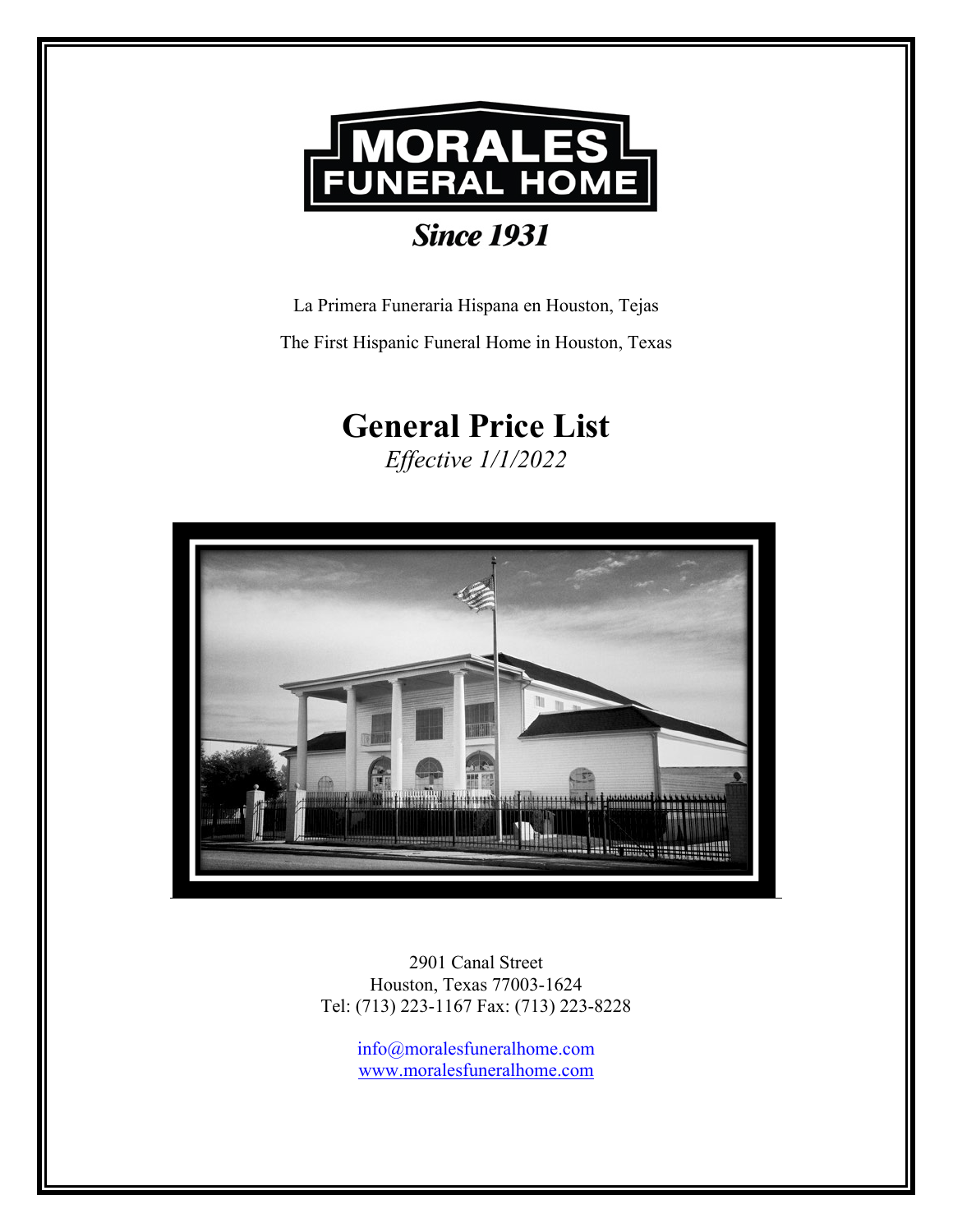

**Since 1931** 

# **General Price List**

These prices are effective 1/1/2022, but thereafter subject to change without notice.

*We at the Felix H. Morales Funeral Home, Inc. are committed to serving you with the utmost*  regard for your family. This General Price List reflects our commitment to provide consumer *information to those we are privileged to serve.* 

*We know that part of your decision making will involve financial planning. We understand your circumstances and can help make this time easier for you. Whether we help claim benefits available to you, or if we help you select a service within your family's means to pay, be assured that we will be caring and responsive to your family's individual needs.* 

*The goods and services shown below are those we can provide to our consumers. You may choose only the items you desire. However, any funeral arrangements you select will include a change for our services and overhead. If legal or other requirements mean you must buy any items you did not specifically asked for, we will explain the reason in writing on the statement we provide describing the funeral goods and services you selected. If you are charged with any items, you did not specifically request, we will explain the reason for the charges of the Funeral Purchase Agreement.* 

### **METHOD OF PAYMENTS**

- 1. Cash, Check, Money Order, Cashier's Check
- 2. Credit/Debit Cards: American Express, Visa, Master Card and Discover
- 3. Insurance policy that is verifiable, assignable and has passed the contestability period of two (2) years. An administrative fee of 8% of the total claimed will be added. We cannot accept insurance assignment for cases where the Medical Examiner or Justice of the Peace must certify the medical portion of the death certificate.

# **\*\*\*\*Other than Insurance Assignments, the Funeral Bill must be paid in full 24 hours before disposition by 5pm\*\*\*\***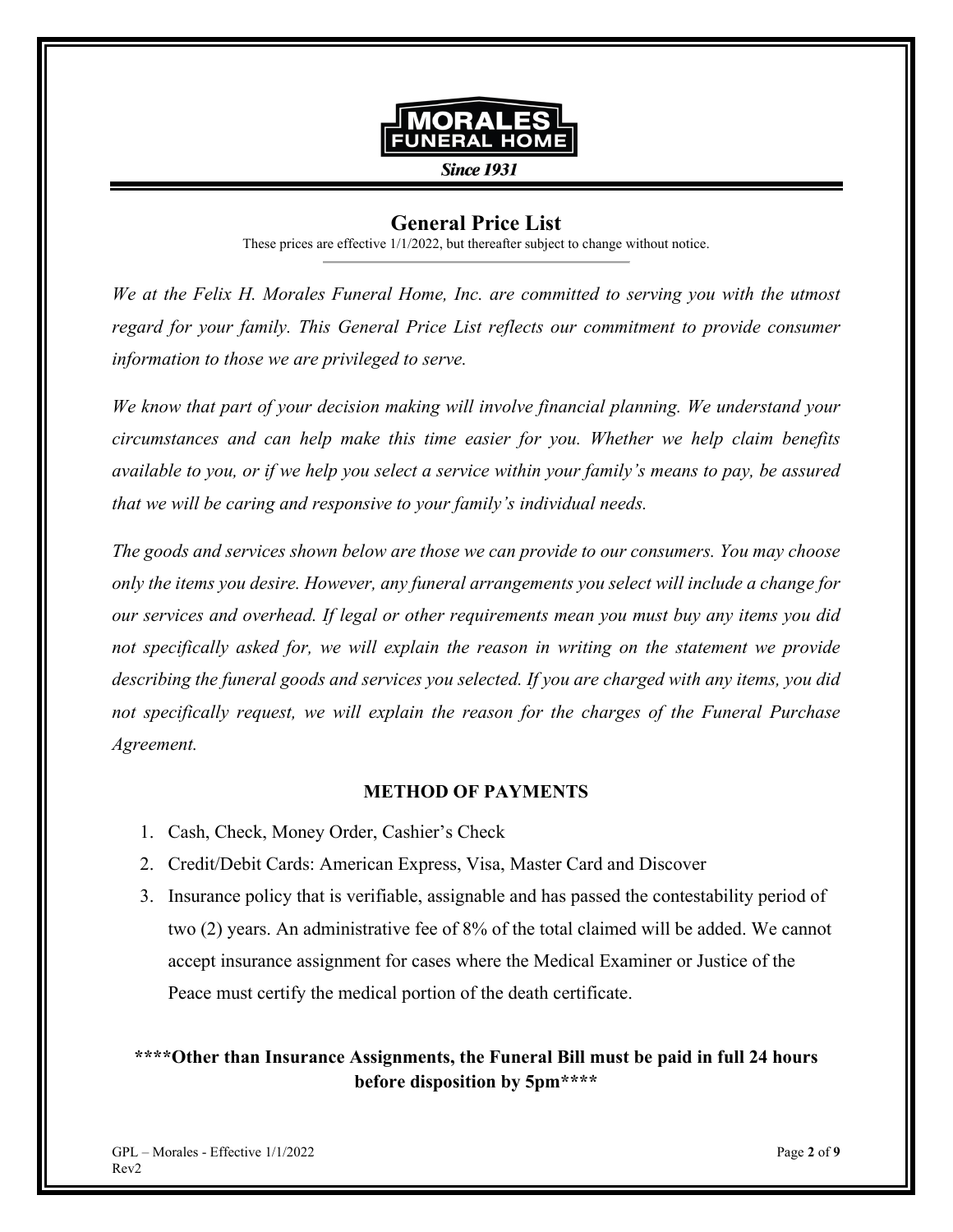

**Since 1931** 

# **A. PROFESSIONAL SERVICES**

**Basic Services of Funeral Director and Staff and Overhead...................................................\*\*\$2,195.00** Our basic services charge includes but is not limited to 24-hour availability of funeral director and/or staff to respond to initial request for services, arrangement conference with family or responsible party, arrangement of funeral, tribute or memorial service, staff to advise, assist and recommend appropriate personalization and individualization of the services to commemorate the unique life of your loved one, obtaining and recording vital statistics and biographical information for obituary notice and death certificate preparation and filing, obtaining necessary permits and authorizations, consents and assignments, coordination with other parties such as hospitals, doctor's offices, cemetery, crematory, clergy and others involved in the services and disposition. This fee also includes the temporary sheltering and care of decedent, overhead expenses relative to our facilities such as professional licensing, administrative services, maintenance, building and utility expenses, taxes, legal and accounting fees, recordkeeping, equipment, and inventory expenses.

This fee of our basic services will be added to the total cost of the funeral arrangements you select. (This fee is already included in our charges for direct cremations, immediate burials and forwarding or receiving remains.)

## **B. PREPARATION AND CARE**

**Embalming................................................................................................................................... \*\*\$1,295.00** Embalming is not required by law, except in certain cases. Embalming may be necessary, however, if you select certain funeral arrangements, such as funeral with viewing. If you do not want embalming, you usually have the right to choose an arrangement that does not require you to pay for it, such as direct cremation or immediate burial. Felix H. Morales Inc. reserves the right to require embalming if there will be public viewing of the body.

## **OTHER PREPARATION OF DECEASED**

| (It is the policy of our firm to require refrigeration of un-embalmed remains within 24 hours of passing.   |  |
|-------------------------------------------------------------------------------------------------------------|--|
| 10 days of refrigeration is included with transportation to the funeral home. After the $10th$ day a charge |  |
| of \$200 per day.                                                                                           |  |
| Preparation for ID viewing (Facial Feature Setting & Special care for autopsied remains) \$100.00           |  |

|  | птераганон юг ть укупів угасіан геаните эсінінд ее эресіан сатетог айнорзіси тепіашэ) ……рибобо |  |
|--|------------------------------------------------------------------------------------------------|--|
|  |                                                                                                |  |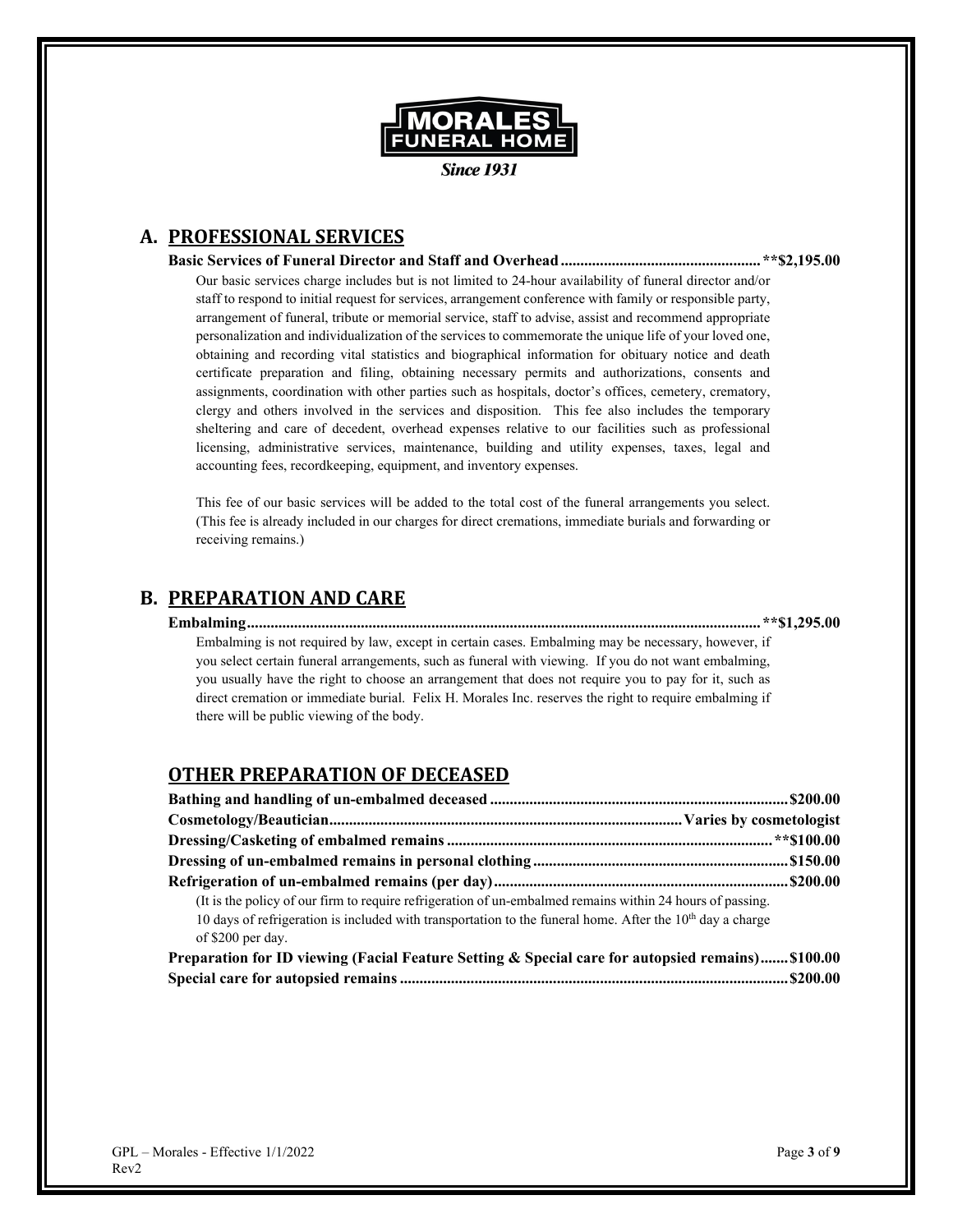

**Since 1931** 

# **C. USE OF FACILITIES, EQUIPMENT AND STAFF**

| Use of Facilities and Staff for Visitation at Funeral Home (Same Day as Funeral Service) \$250.00<br>Our services include visitation setup, display of floral arrangements, supervision, and attendance during |
|----------------------------------------------------------------------------------------------------------------------------------------------------------------------------------------------------------------|
| the visitation, viewing or wake.                                                                                                                                                                               |
| Use of Facilities and Staff for Visitation at Funeral Home (Per Day, Monday - Friday)** \$500.00                                                                                                               |
| Our services include visitation setup, display of floral arrangements, supervision and attendance during                                                                                                       |
| the visitation, viewing or wake Monday - Friday.                                                                                                                                                               |
| Staff Services Visitation at Other Facility (Per Day)  From \$600 (Varies by locations fees)                                                                                                                   |
| Our services include visitation setup, display of floral arrangements, supervision and attendance during                                                                                                       |
| the visitation, viewing or wake.                                                                                                                                                                               |
| Use of Facilities and Staff for Funeral Service in Our Chapel (Monday – Friday)** \$600.00                                                                                                                     |
| Our services include coordinating the funeral arrangements, supervision of funeral, Staff coordination                                                                                                         |
| of the funeral ceremony, setup and use of facilities and equipment for the funeral ceremony Monday -                                                                                                           |
| Friday.                                                                                                                                                                                                        |
|                                                                                                                                                                                                                |
| Our services include coordinating the funeral arrangement, supervision of funeral, Staff coordination                                                                                                          |
| of the funeral ceremony, setup and use of facilities and equipment for the funeral ceremony.                                                                                                                   |
|                                                                                                                                                                                                                |
| Our services include coordinating the memorial service, supervision of ceremony, staff coordination of                                                                                                         |
| the ceremony, setup and use of facilities and equipment for the memorial service for four hours, and                                                                                                           |
| stationary (112 prayer cards, register book, tribute video). This does not include the cost of cremation.                                                                                                      |
|                                                                                                                                                                                                                |
| Our services include coordinating the memorial service, supervision of ceremony, staff coordination of                                                                                                         |
| the ceremony, setup and use of facilities and equipment for the memorial service.                                                                                                                              |
|                                                                                                                                                                                                                |
| Our services include coordination the funeral arrangements at graveside, supervision of the graveside                                                                                                          |
| service, equipment and staff necessary to conduct the graveside service.                                                                                                                                       |
| Weekend Charge for Visitation, Funeral Service, Memorial Services and Staff \$300.00                                                                                                                           |
|                                                                                                                                                                                                                |
| Up to 10 family members.                                                                                                                                                                                       |
|                                                                                                                                                                                                                |
|                                                                                                                                                                                                                |
|                                                                                                                                                                                                                |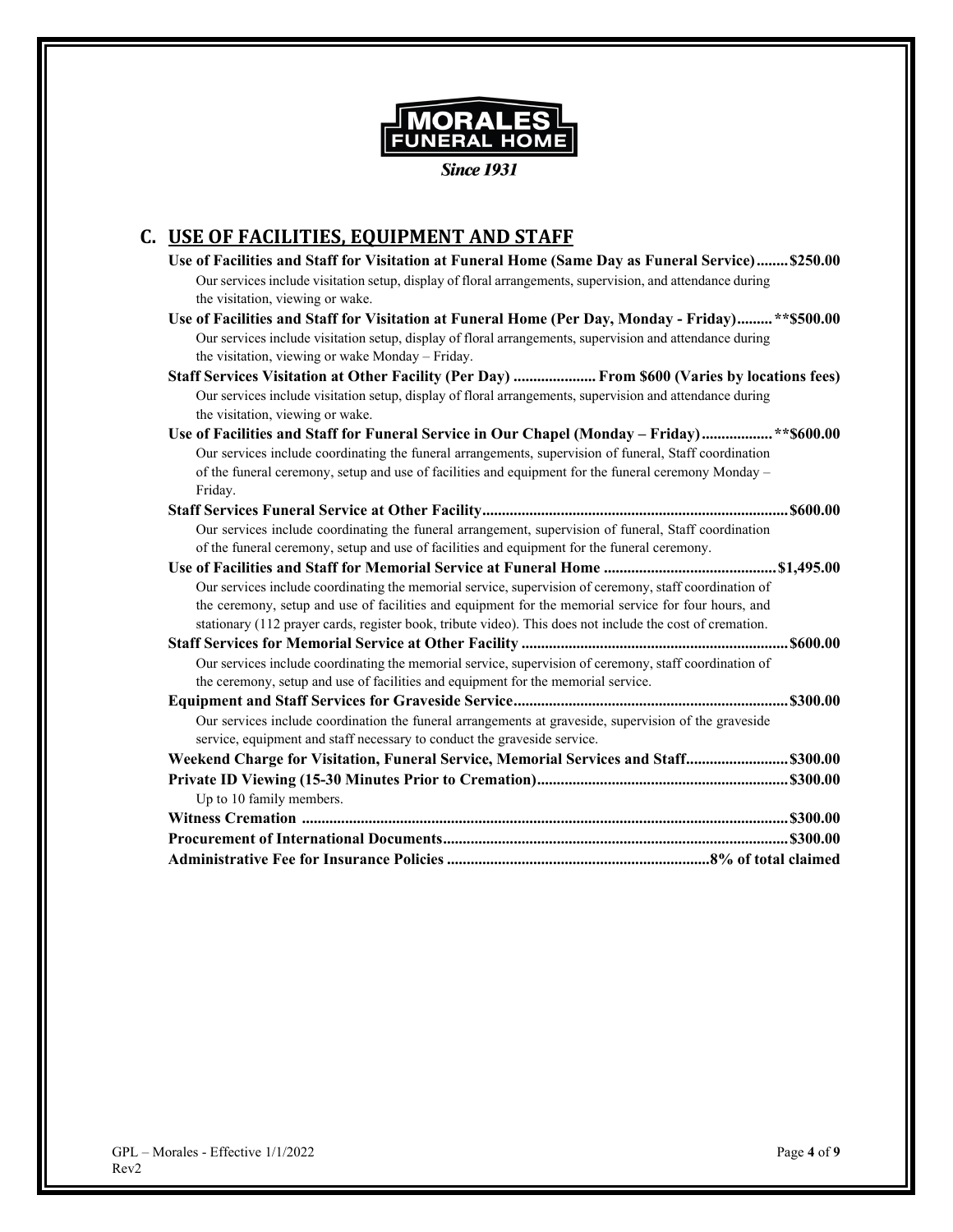

**Since 1931** 

# **D. TRANSPORTATION SERVICES**

| For patients weighing 250 lbs. and above: From \$125.00                                                              |
|----------------------------------------------------------------------------------------------------------------------|
|                                                                                                                      |
| Use of funeral hearse within a 30-mile radius and four hours. Each additional hour is \$100.00 per vehicle           |
|                                                                                                                      |
| Use of limousine for six guests within a 30-mile radius and four hours. Each additional hour is \$100.00 per vehicle |
|                                                                                                                      |
| Transfer of Remains to Crematory, Pathologist, Common Carrier or Cemetery \$200.00                                   |

**Transportation in excess of a 30-mile radius (One Way).................................\$2.75 per mile, per vehicle**

\*\*Items marked with two asterisks indicate items included in a traditional burial service. It is shown for your convenience. You may select not to use any items other than the minimum professional services of funeral director and staff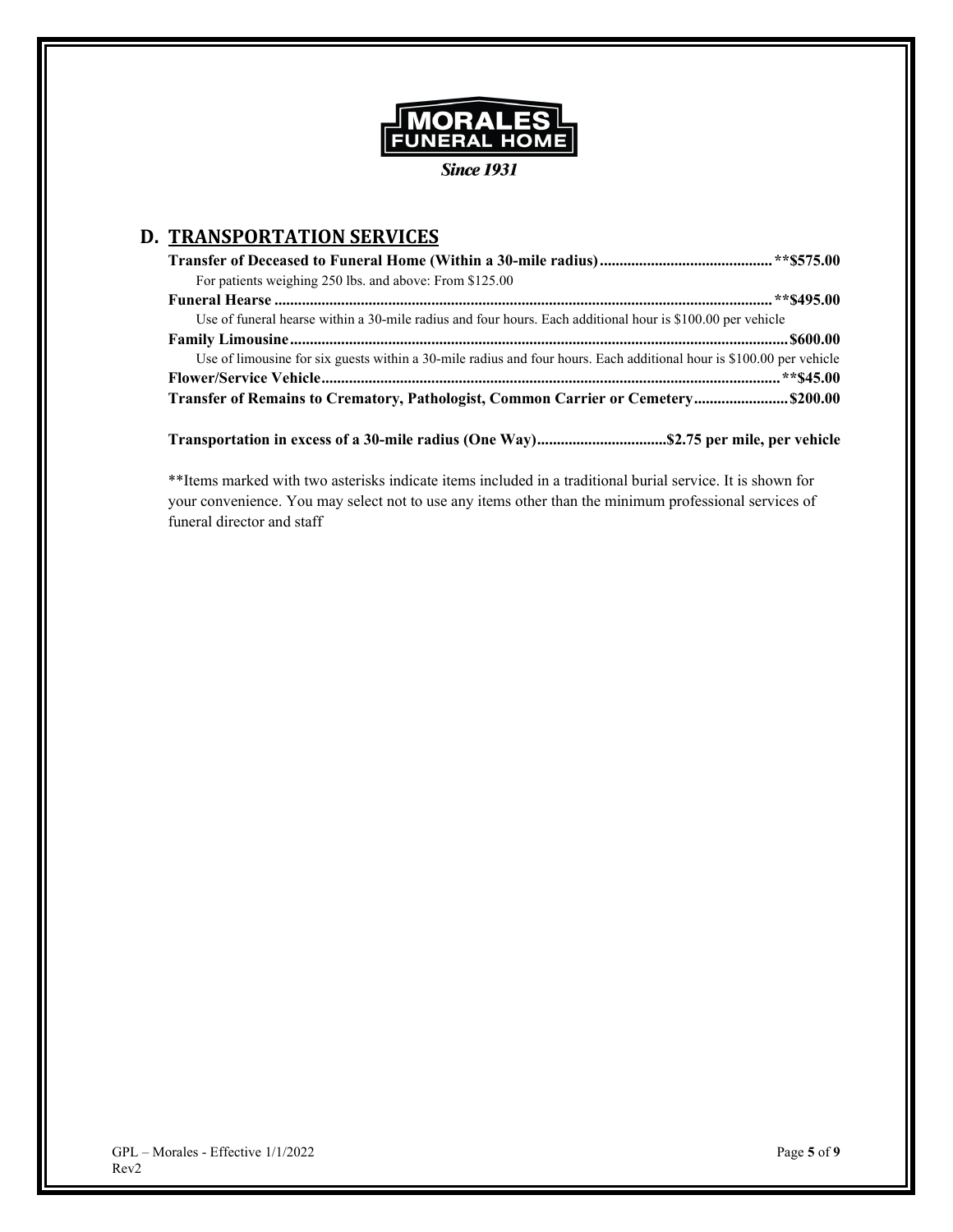

**Since 1931** 

# **E. OTHER SERVICES**

**Forwarding of Remains to another Funeral Home ...................................................................... \$4,515.00** This charge includes (1) Minimum Services of Funeral Director and Staff (2) Embalming (3) Transfer of Remains to Funeral Home (4) Transfer of Remains to Local Common Carrier (5) Combination Tray This charge does not include the use of staff and/or facilities for visitation, rites and ceremonies or any other service or merchandise not specially listed.

#### **Receiving Remains from another Funeral Home ......................................................................... \$2,770.00**

This charge includes (1) Minimum Services of Funeral Director and Staff (2) Transfer of Remains to Funeral Home. This charge does not include the use of staff and/or facilities for visitation, rites and ceremonies or any other service or merchandise not specially listed.

#### **Immediate Burial (Basic Charge)**

This charge includes (1) Basic Services of Funeral Director and Staff (2) Transfer of Remains to Funeral Home (3) Transportation to Local Cemetery in a Funeral Coach (5) Funeral Director coordinating graveside service and (6) Necessary Permits/Authorizations.

- a. Immediate burial with casket provided by purchaser ...............................................................**\$3,585.00** (All such containers must meet any cemetery or applicable state requirement)
- b. Immediate burial with casket selected from our funeral home ......................................... \$**3,585 and up** (In addition to the cost of casket)
- c. Immediate burial with minimum casket selected from our funeral home................................. \$**4,480.00** (Including the cost of our minimum casket)

#### **Direct Cremation (Basic Charge)**

This charge includes (1) Transfer of Remains to Funeral Home (2) Minimum Services of Funeral Director and Staff (3) Local Transportation to Crematory (4) Necessary Permits/Authorizations (5) Crematory Fees. This charge does not include any government fees, the use of staff and/or facilities for visitation, rites and ceremonies or any other service or merchandise not specially listed.

If you want to arrange a direct cremation you can use an Alternative Container. Alternative Containers encase the body and can be made of materials like fiberboard and composition materials (with or without outside covering.) The containers we provide are made of corrugated cardboard or unfinished wood.

- a. Direct Cremation with container provided by purchaser..........................................................**\$3,370.00** (All such containers must meet any applicable state or crematory requirements)
- b. Direct Cremation with Alternative Container selected from our funeral home ........................**\$3,620.00** (Including the cost of the Alternative Container)
- c. Direct Cremation with casket selected from our funeral home.........................................**\$3,370 and up** (In addition to the cost of casket)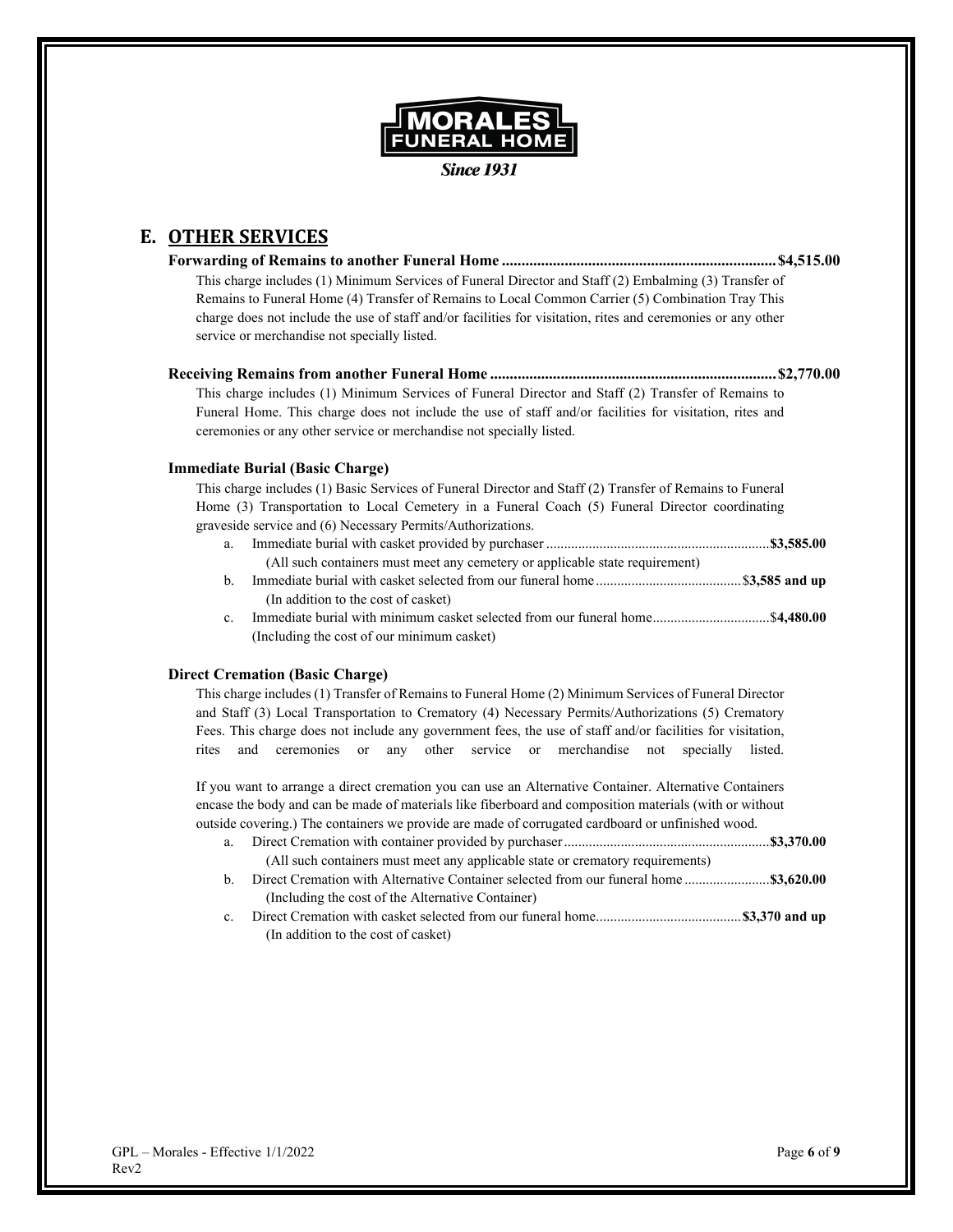

**Since 1931** 

# F. MERCHANDISE

# G. CASH ADVANCE ITEMS (NOT GUARANTEED)/Third Party Items

| *May change without notice                                                                                                                        |  |
|---------------------------------------------------------------------------------------------------------------------------------------------------|--|
| $\bullet$                                                                                                                                         |  |
| $\bullet$                                                                                                                                         |  |
| On-site Crematory Fees (For patients weighing 400 lbs. and above add \$300)  \$600.00<br>$\bullet$                                                |  |
|                                                                                                                                                   |  |
| $\circ$                                                                                                                                           |  |
| $\circ$                                                                                                                                           |  |
| $\bullet$                                                                                                                                         |  |
| $\bullet$                                                                                                                                         |  |
| $\bullet$                                                                                                                                         |  |
| It is the policy of our firm to require a minimum of three police escorts. For cemeteries<br>outside Beltway Loop, additional \$50.00 per escort. |  |
| $\bullet$                                                                                                                                         |  |
| It is the policy of our firm to require a minimum of three police escorts. For cemeteries<br>outside Beltway Loop, additional \$50.00 per escort. |  |
| $\bullet$                                                                                                                                         |  |
|                                                                                                                                                   |  |
| Private Autopsy (AUTOPSY AND PATHOLOGY SERVICES, P.A.) \$2,200.00                                                                                 |  |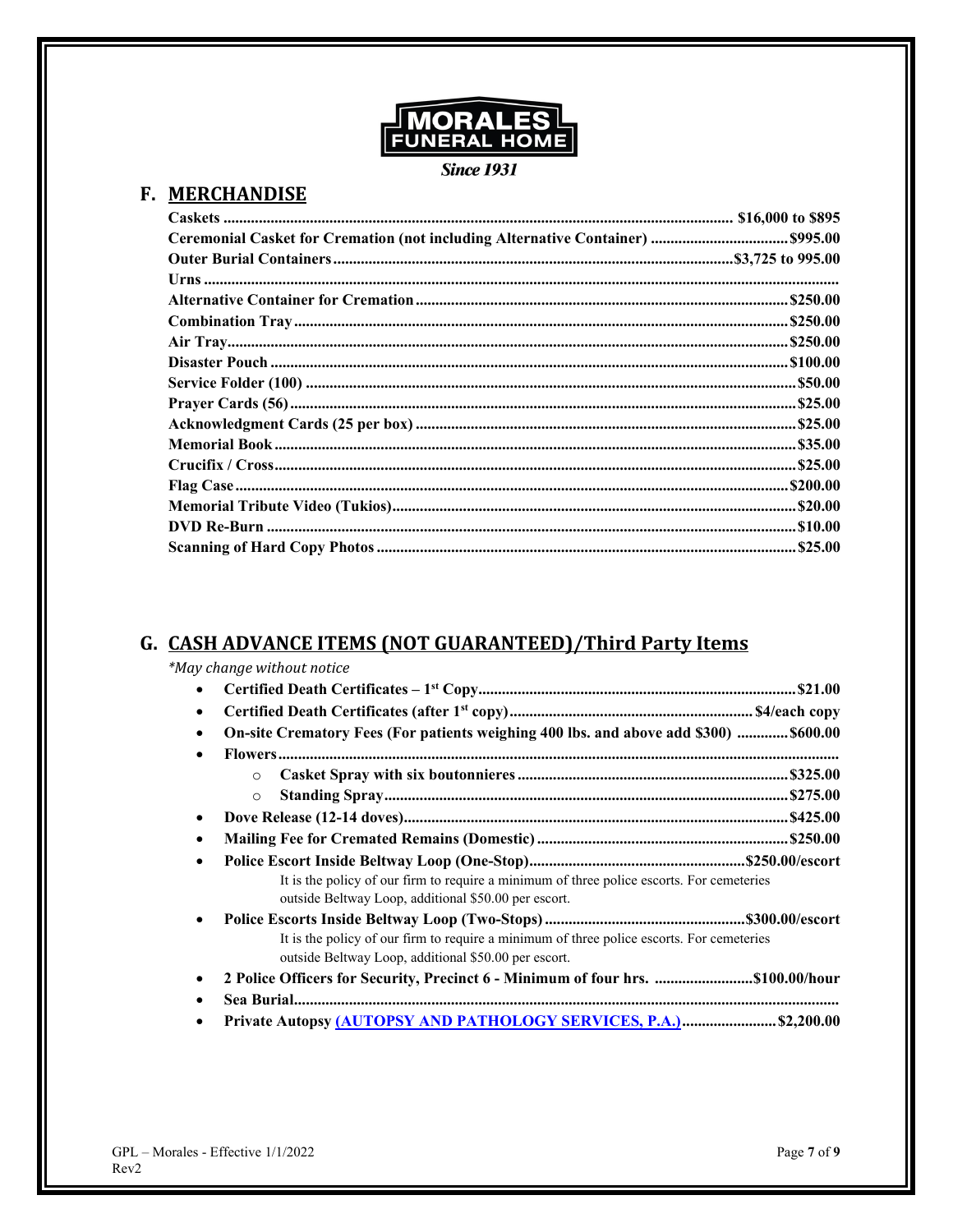

**Since 1931** 

| <b>BRONZE &amp; COPPER - NON-RUSTING</b> |                                  |         |             |  |
|------------------------------------------|----------------------------------|---------|-------------|--|
| 48 Oz. Bronze                            | Z64 Classic Gold                 | Velvet  | \$16,000.00 |  |
| 32 Oz. Copper                            | Y39 Aegean Copper                | Velvet  | \$7,295.00  |  |
|                                          | <b>WOOD SELECTIONS</b>           |         |             |  |
| Solid Maple                              | Pieta Maple                      | Velvet  | \$4,995.00  |  |
| Pecan Veneer-Dark                        | Woodford Pecan                   | Velvet  | \$3,995.00  |  |
|                                          |                                  | Woven   |             |  |
| Hardwood Veneer-Medium                   | Branson                          | Saffron | \$2,995.00  |  |
|                                          |                                  | Triple  |             |  |
| Solid Oak - Medium                       | Fireside Oak                     | Overlay | \$2,995.00  |  |
|                                          |                                  | Khaki   |             |  |
| Hardwood Veneer-Medium                   | Bailey                           | Linwood | \$2,395.00  |  |
| Hardwood Veneer-Dark                     | Montgomery                       | Crepe   | \$2,195.00  |  |
| Hardwood Veneer-Medium                   | Dryden                           | Crepe   | \$1,695.00  |  |
|                                          | STAINLESS STEEL - RUST RESISTANT |         |             |  |
| Basic - SST                              | U46 Tapestry Rose                | Velvet  | \$4,295.00  |  |
| Basic - SST                              | U23 Silver Platinum              | Velvet  | \$4,295.00  |  |
|                                          | <b>STEEL SELECTIONS</b>          |         |             |  |
| 18 Ga. Steel                             | A50 Ruby                         | Velvet  | \$3,695.00  |  |
| 18 Ga. Steel                             | A37 Blue Platinum                | Velvet  | \$3,695.00  |  |
| 18 Ga. Steel                             | A60 Merlot                       | Velvet  | \$3,495.00  |  |
| 18 Ga. Steel                             | OT9 Auburn Sunset                | Velvet  | \$2,695.00  |  |
| 18 Ga. Steel                             | NL1 Claret                       | Ivory   | \$2,495.00  |  |
| 18 Ga. Steel                             | N84 Antique Blue                 | Crepe   | \$2,395.00  |  |
| 18 Ga. Steel                             | N83 Misty Rose                   | Crepe   | \$2,395.00  |  |
| 20 Ga. Steel                             | M39 Midnight                     | Velvet  | \$2,295.00  |  |
| 20 Ga. Steel                             | Q83 Primrose                     | Crepe   | \$2,195.00  |  |
| 20 Ga. Steel                             | S41 Silver Ebony                 | Crepe   | \$2,195.00  |  |
| 18 Ga. Steel                             | NO <sub>2</sub> Virgo Silver     | Crepe   | \$2,095.00  |  |
| 20 Ga. Steel                             | Q01 Ivory                        | Crepe   | \$1,995.00  |  |
| 20 Ga. Steel                             | Argo Collection                  | Crepe   | \$1,995.00  |  |
| 20 Ga. Steel                             | QA2 Ivory Gold                   | Crepe   | \$1,995.00  |  |
| 20 Ga. Steel                             | QM2 Aries Orchid                 | Crepe   | \$1,795.00  |  |
| 20 Ga. Steel                             | 265527 Hercules                  | Crepe   | \$1,695.00  |  |
| 20 Ga. Steel                             | QD2 Pisces Sand                  | Crepe   | \$1,395.00  |  |
| 20 Ga. Steel                             | Spectra                          | Crepe   | \$1,295.00  |  |
| 20 Ga. Steel                             | QD3 Gemini                       | Crepe   | \$995.00    |  |
| 20 Ga. Steel                             | CM1 Apollo                       | Crepe   | \$895.00    |  |